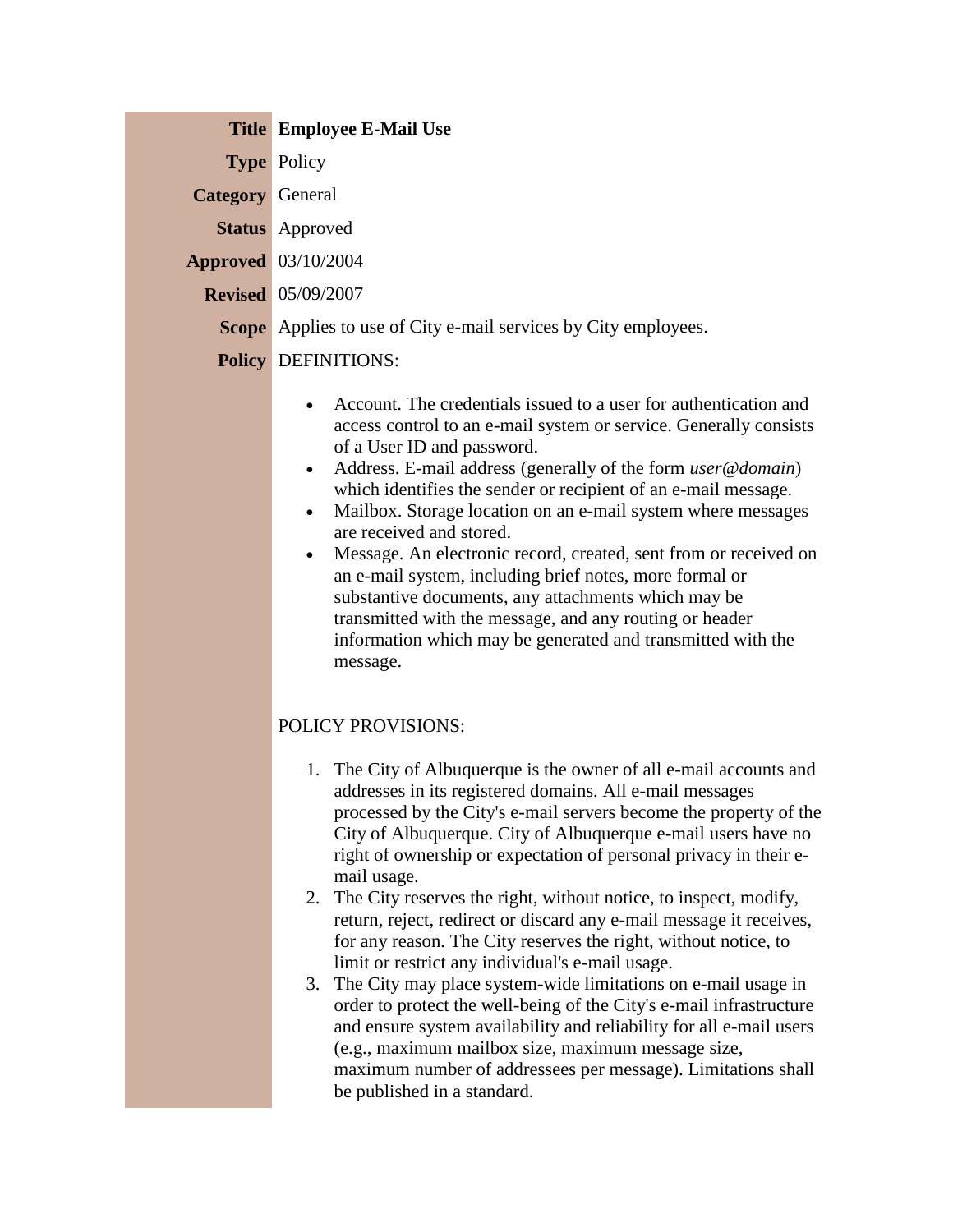- 4. City e-mail services shall be used in accordance with all applicable Federal and State laws, City ordinances, policies, rules and regulations, and Administrative Instructions, and may not be used as a vehicle to harass or intimidate. All users of City e-mail services are expected to conduct themselves in a professional and ethical manner.
- 5. City e-mail services are provided to employees for the purposes of study, research, service and other activities, which must be in the conduct of official business or in support of the City's mission, with the exception of occasional *de minimis* personal use.
- 6. Access to City e-mail services is granted to an individual by the City for that individual's sole use. Users are authorized to access, use, copy, modify or delete files and data on their own accounts. Users shall not perform any functions on another user's e-mail account. Users shall not allow someone else to use their account(s) and/or password(s). City e-mail users are responsible for their e-mail accounts and shall be held accountable if someone else uses their service with permission and violates this policy.
- 7. City e-mail users shall use only City information technology resources (i.e., City e-mail services) to send and receive e-mail messages in the conduct of official City business. City e-mail users shall not automatically forward e-mail messages received at City e-mail addresses to any personal or non-City e-mail account(s) or address(es).
- 8. City information technology facilities shall not be used to access personal, non-City e-mail accounts (e.g., AOL, Hotmail, MSN), addresses or mailboxes. City e-mail users shall not automatically forward e-mail messages from personal or non-City e-mail accounts to any City e-mail account or address.
- 9. Subscriptions to mailing lists, "listservs," or other mass mailings is authorized only when used to conduct official City business. Non-work-related subscriptions to mass mailings are prohibited. The City also reserves the right under New Mexico law to unsubscribe any or all City e-mail addresses from said mailings.
- 10. E-mail "chain letters" are not to be originated, forwarded or otherwise distributed using any City resource under any circumstances. An e-mail "chain letter" is defined as any message sent to one or more recipients that directs the recipient to forward it to one or more other recipients and contains some promise of reward for forwarding it or threat of consequences for not doing so.
- 11. Access to City e-mail services shall be permanently revoked upon employee termination or retirement. The City shall not forward e-mail messages addressed to terminated or retired City